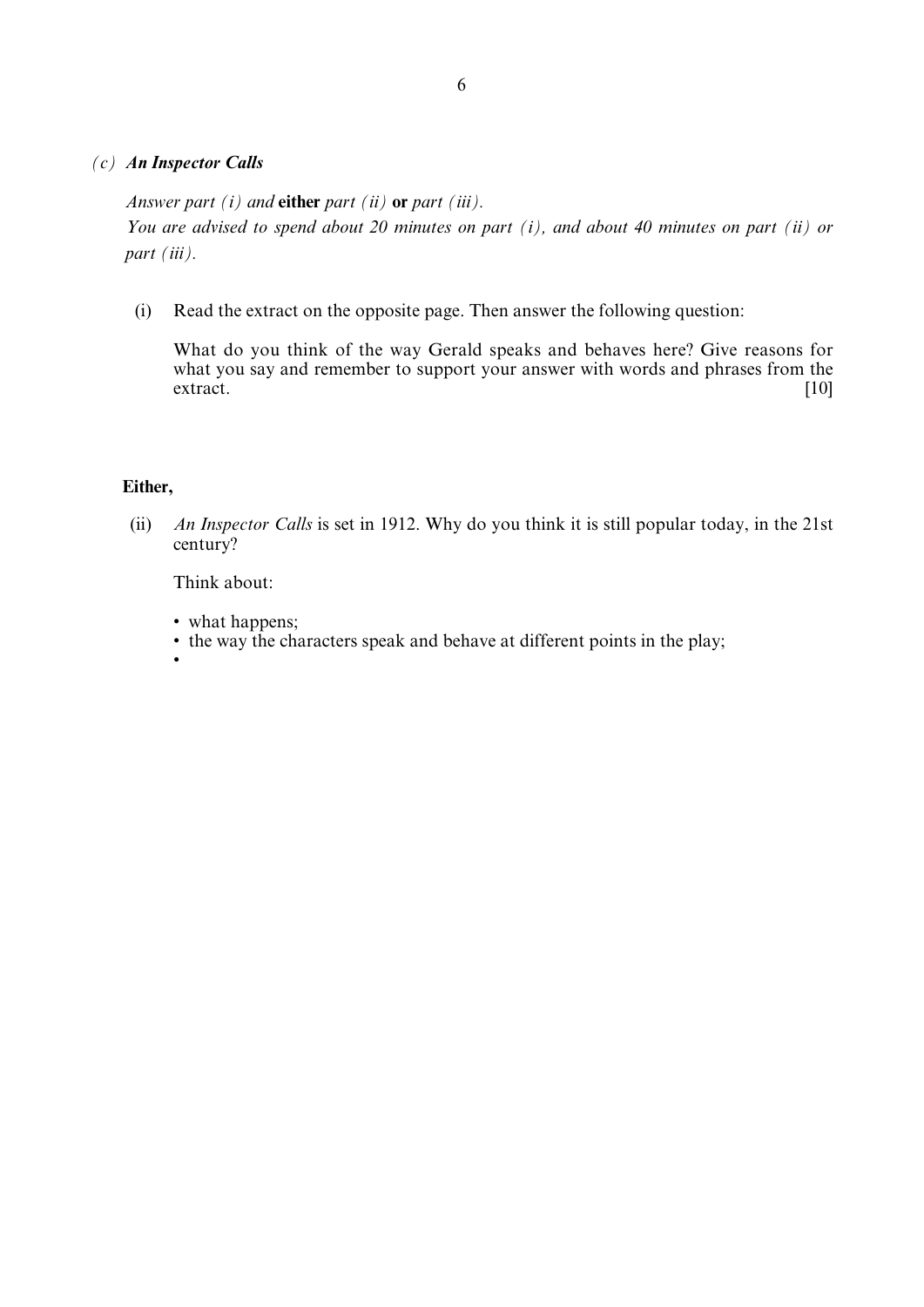| <b>BIRLING</b> | <i>(excitedly)</i> You know something. What is it?                                                                                                                                                                                                                                                                                                                                                                                                                                                                                                                                                                                                                                                                                                                                                               |
|----------------|------------------------------------------------------------------------------------------------------------------------------------------------------------------------------------------------------------------------------------------------------------------------------------------------------------------------------------------------------------------------------------------------------------------------------------------------------------------------------------------------------------------------------------------------------------------------------------------------------------------------------------------------------------------------------------------------------------------------------------------------------------------------------------------------------------------|
| <b>GERALD</b>  | $(slowly)$ The man wasn't a police officer.                                                                                                                                                                                                                                                                                                                                                                                                                                                                                                                                                                                                                                                                                                                                                                      |
| MRS. B.        | Are you certain?                                                                                                                                                                                                                                                                                                                                                                                                                                                                                                                                                                                                                                                                                                                                                                                                 |
| <b>GERALD</b>  | I'm almost certain. That's what I came back to tell you.                                                                                                                                                                                                                                                                                                                                                                                                                                                                                                                                                                                                                                                                                                                                                         |
| <b>BIRLING</b> | <i>(excitedly)</i> Good lad! You asked about him, eh?                                                                                                                                                                                                                                                                                                                                                                                                                                                                                                                                                                                                                                                                                                                                                            |
| <b>GERALD</b>  | Yes. I met a police sergeant I know down the road. I asked him about this<br>Inspector Goole and described the chap carefully to him. He swore there wasn't<br>any Inspector Goole or anybody like him on the force here.                                                                                                                                                                                                                                                                                                                                                                                                                                                                                                                                                                                        |
| <b>BIRLING</b> | You didn't tell him-                                                                                                                                                                                                                                                                                                                                                                                                                                                                                                                                                                                                                                                                                                                                                                                             |
| <b>GERALD</b>  | (cutting in) No, no. I passed it off by saying I'd been having an argument with<br>somebody. But the point is this sergeant was dead certain they hadn't any<br>inspector at all like the chap who came here.                                                                                                                                                                                                                                                                                                                                                                                                                                                                                                                                                                                                    |
| <b>BIRLING</b> | $(excitedly)$ By Jingo! A fake!                                                                                                                                                                                                                                                                                                                                                                                                                                                                                                                                                                                                                                                                                                                                                                                  |
| MRS. B.        | <i>(triumphantly)</i> Didn't I tell you? Didn't I say I couldn't imagine a real police<br>inspector talking like that to us?                                                                                                                                                                                                                                                                                                                                                                                                                                                                                                                                                                                                                                                                                     |
| <b>GERALD</b>  | Well, you were right. There isn't any such inspector. We've been had.                                                                                                                                                                                                                                                                                                                                                                                                                                                                                                                                                                                                                                                                                                                                            |
| <b>BIRLING</b> | <i>(beginning to move)</i> I'm going to make certain of this.                                                                                                                                                                                                                                                                                                                                                                                                                                                                                                                                                                                                                                                                                                                                                    |
| MRS. B.        | What are you going to do?                                                                                                                                                                                                                                                                                                                                                                                                                                                                                                                                                                                                                                                                                                                                                                                        |
| <b>BIRLING</b> | Ring up the Chief Constable - Colonel Roberts.                                                                                                                                                                                                                                                                                                                                                                                                                                                                                                                                                                                                                                                                                                                                                                   |
| MRS. B.        | Careful what you say, dear.                                                                                                                                                                                                                                                                                                                                                                                                                                                                                                                                                                                                                                                                                                                                                                                      |
| <b>BIRLING</b> | (now at telephone) Of course. (At telephone.) Brumley eight seven five<br>two. (To others as he waits.) I was going to do this anyhow. I've had my<br>suspicions all along. (At telephone.) Colonel Roberts, please. Mr<br>Arthur Birling here Oh, Roberts - Birling here. Sorry to ring<br>you up so late, but can you tell me if an Inspector Goole has joined your<br>staff lately Goole. G-O-O-L-E a new man tall, clean-shaven.<br>(Here he can describe the appearance of the actor playing the INSPECTOR.)<br>I see yes well, that settles it. No, just a little argument we were having<br>here Good night. (He puts down the telephone and looks at the others.)<br>There's no Inspector Goole on the police. That man definitely wasn't a police<br>inspector at all. As Gerald says – we've been had. |
| MRS. B.        | I felt it all the time. He never talked like one. He never even looked like one.                                                                                                                                                                                                                                                                                                                                                                                                                                                                                                                                                                                                                                                                                                                                 |
| <b>BIRLING</b> | This makes a difference, y'know. In fact, it makes <i>all</i> the difference.                                                                                                                                                                                                                                                                                                                                                                                                                                                                                                                                                                                                                                                                                                                                    |
| <b>GERALD</b>  | Of course!                                                                                                                                                                                                                                                                                                                                                                                                                                                                                                                                                                                                                                                                                                                                                                                                       |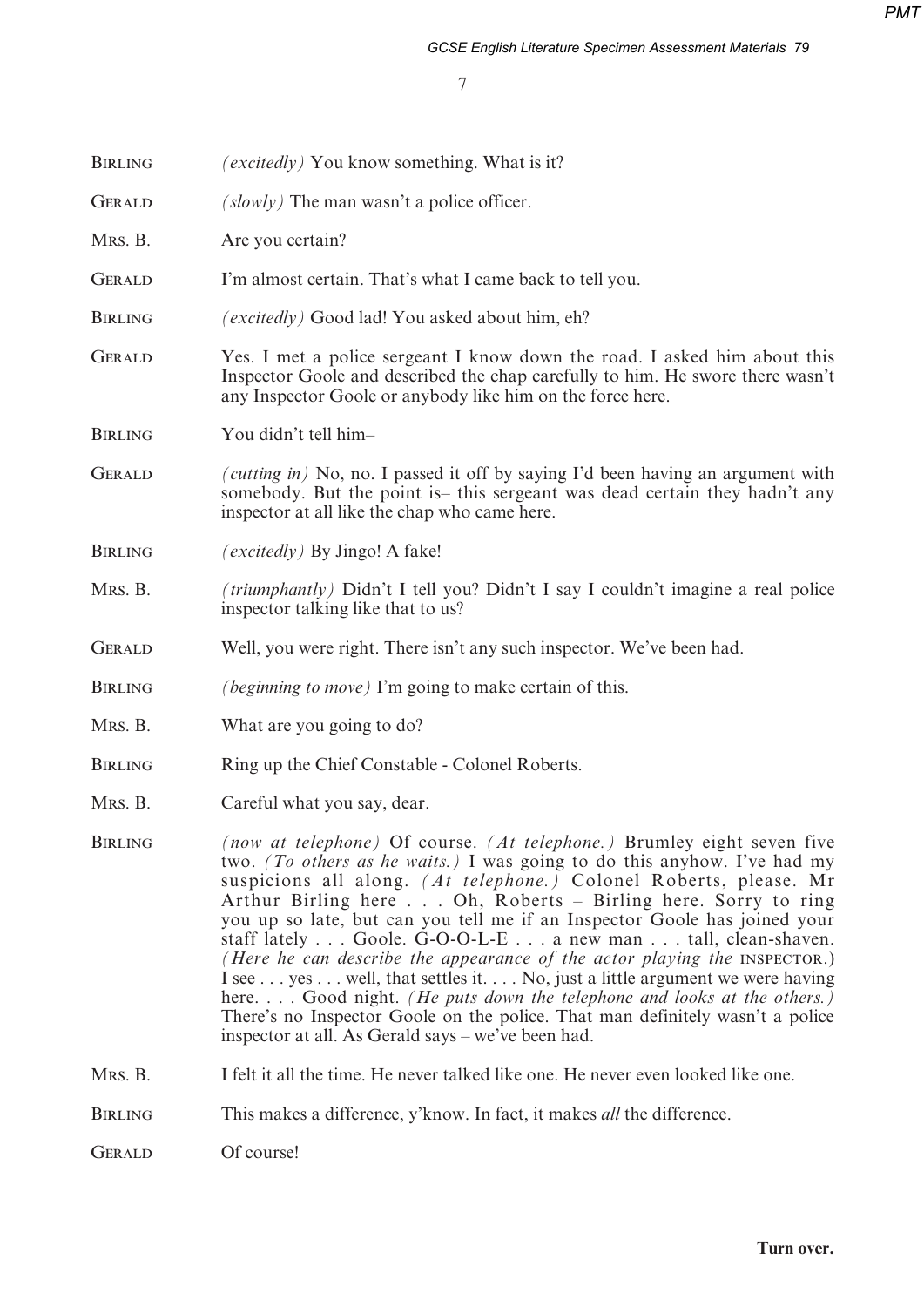### *(d) Hobson's Choice*

*Answer part (i) and* **either** *part (ii)* **or** *part (iii).*

*You are advised to spend about 20 minutes on part (i), and about 40 minutes on part (ii) or part (iii).*

(i) Read the extract on the opposite page. Then answer the following question:

What are your thoughts and feelings about the relationship between Maggie and Willie as you read this extract? Give reasons for what you say and remember to support your answer with words and phrases from the extract. [10] your answer with words and phrases from the extract.

## **Either,**

Write about **two** or **three** parts of the play that you think an audience would find (ii) particularly amusing. What do they tell you about the attitudes of the society in which the play is set? [20] the play is set?

# **Or,**

(iii) What do you think about Hobson and his relationships with other characters in the play? What does this show about the society in which he lives? [20]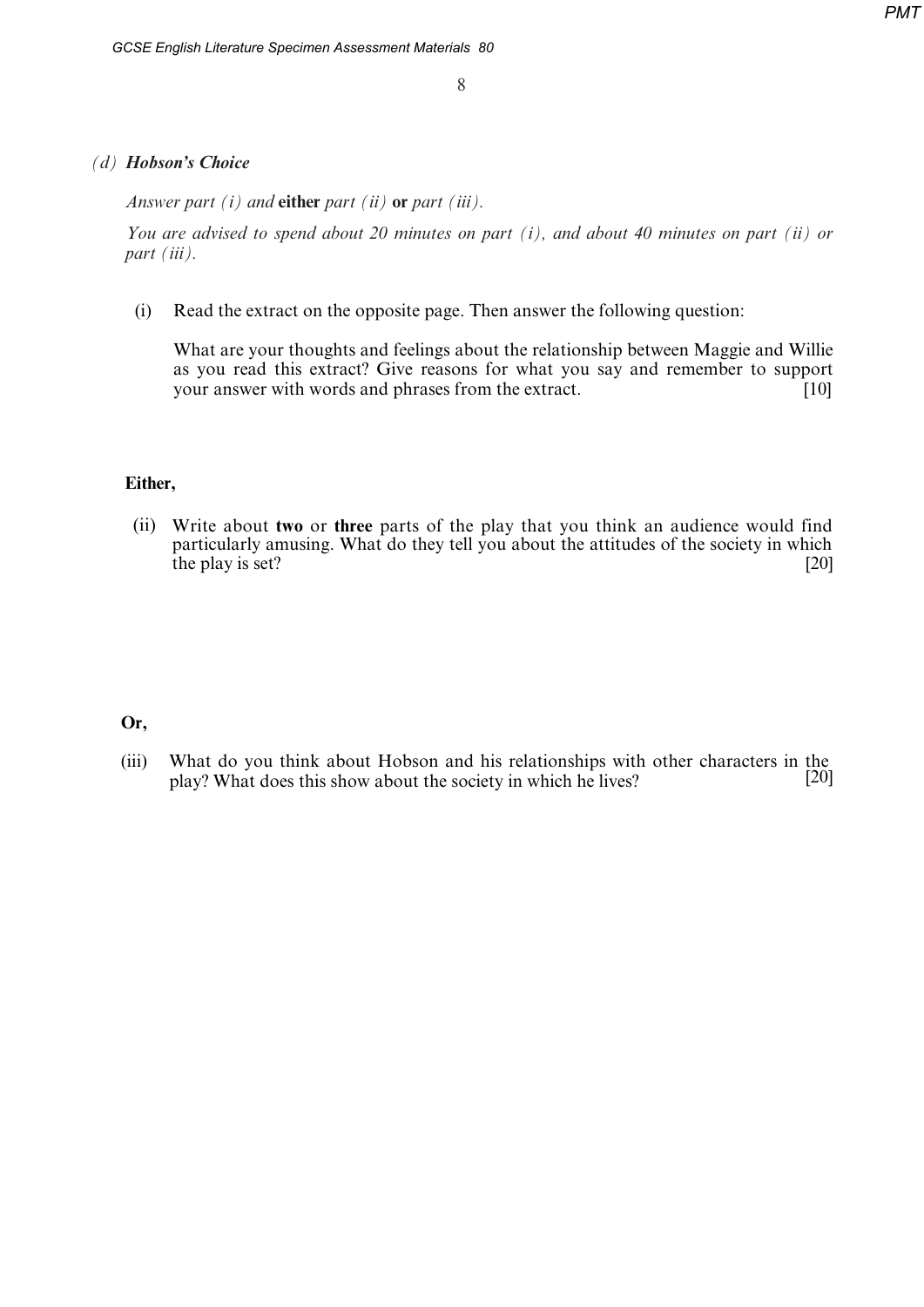| <b>MAGGIE</b> | When are you going to leave Hobson's?                                                                                                                                                                  |
|---------------|--------------------------------------------------------------------------------------------------------------------------------------------------------------------------------------------------------|
| <b>WILLIE</b> | Leave Hobson's? $I - I$ thought I gave satisfaction.                                                                                                                                                   |
| <b>MAGGIE</b> | Don't you want to leave?                                                                                                                                                                               |
| <b>WILLIE</b> | Not me. I've been at Hobson's all my life, and I'm not leaving till I'm made.                                                                                                                          |
| <b>MAGGIE</b> | I said you were a fool.                                                                                                                                                                                |
| <b>WILLIE</b> | Then I'm a loyal fool.                                                                                                                                                                                 |
| <b>MAGGIE</b> | Don't you want to get on, Will Mossop? You heard what Mrs Hepworth said. You<br>know the wages you get and you know the wages a bootmaker like you could get in<br>one of the big shops in Manchester. |
| <b>WILLIE</b> | Nay, I'd be feared to go in them fine places.                                                                                                                                                          |
| <b>MAGGIE</b> | What keeps you here? Is it the $-$ the people?                                                                                                                                                         |
| <b>WILLIE</b> | I dunno what it is. I'm used to being here.                                                                                                                                                            |
| <b>MAGGIE</b> | Do you know what keeps this business on its legs? Two things: one's good boots<br>you make that sell themselves, the other's the bad boots other people make and I<br>sell. We're a pair, Will Mossop. |
| <b>WILLIE</b> | You're a wonder in the shop, Miss Maggie.                                                                                                                                                              |
| <b>MAGGIE</b> | And you're a marvel in the workshop. Well?                                                                                                                                                             |
| <b>WILLIE</b> | Well, what?                                                                                                                                                                                            |
| <b>MAGGIE</b> | It seems to me to point one way.                                                                                                                                                                       |
| <b>WILLIE</b> | What way is that?                                                                                                                                                                                      |
| <b>MAGGIE</b> | You're leaving me to do the work, my lad.                                                                                                                                                              |
| <b>WILLIE</b> | I'll be getting back to my stool, Miss Maggie. <i>(Moves to trap.)</i>                                                                                                                                 |
| <b>MAGGIE</b> | <i>(stopping him)</i> : You'll go back when I've done with you. I've watched you for a<br>long time and everything I've seen, I've liked. I think you'll do for me.                                    |
| <b>WILLIE</b> | What way, Miss Maggie?                                                                                                                                                                                 |
| <b>MAGGIE</b> | Will Mossop, you're my man. Six months I've counted on you, and it's got to come<br>out some time.                                                                                                     |
| <b>WILLIE</b> | But I never $-$                                                                                                                                                                                        |
| <b>MAGGIE</b> | I know you never, or it 'ud not be left to me to do the job like this.                                                                                                                                 |
| <b>WILLIE</b> | $I'll$ – I'll sit down. ( <i>He sits in arm-chair, mopping his brow.</i> ) I'm feeling queer-like.<br>What dost want me for?                                                                           |
| <b>MAGGIE</b> | To invest in. You're a business idea in the shape of a man.                                                                                                                                            |
| <b>WILLIE</b> | I've got no head for business at all.                                                                                                                                                                  |
| <b>MAGGIE</b> | But I have. My brain and your hands 'ull make a working partnership.                                                                                                                                   |
| <b>WILLIE</b> | <i>(getting up, relieved)</i> : Partnership! Oh, that's a different thing. I thought you were<br>axing me to wed you.                                                                                  |
| <b>MAGGIE</b> | I am.                                                                                                                                                                                                  |
| <b>WILLIE</b> | Well, by gum! And you the master's daughter.                                                                                                                                                           |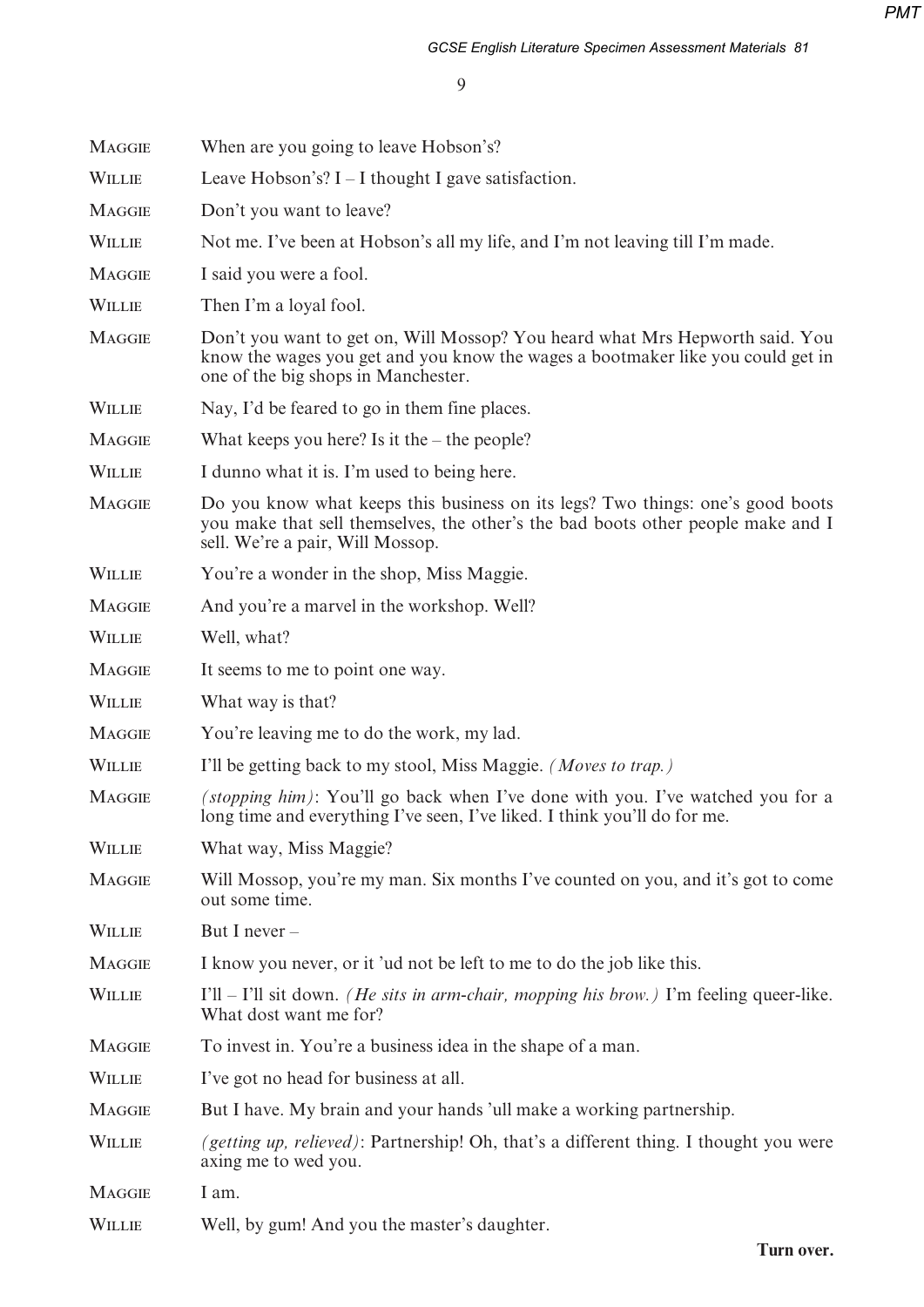### *(e) A Taste of Honey*

*Answer part (i) and* **either** *part (ii)* **or** *part (iii).*

*You are advised to spend about 20 minutes on part (i), and about 40 minutes on part (ii) or part (iii).*

(i) Read the extract on the opposite page. Then answer the following question:

What do you think of the way Peter and Helen speak and behave here? Give reasons for what you say and remember to support your answer with words and phrases from the extract. [10] phrases from the extract.

## **Either,**

(ii) What do you learn about the society in which Jo lives from the play *A Taste of Honey*? Remember to refer to events in the play in your answer. [20]

# **Or,**

(iii) What do you think about Geof and his relationships with other characters in the play? What does this show about the society in which he lives? [20]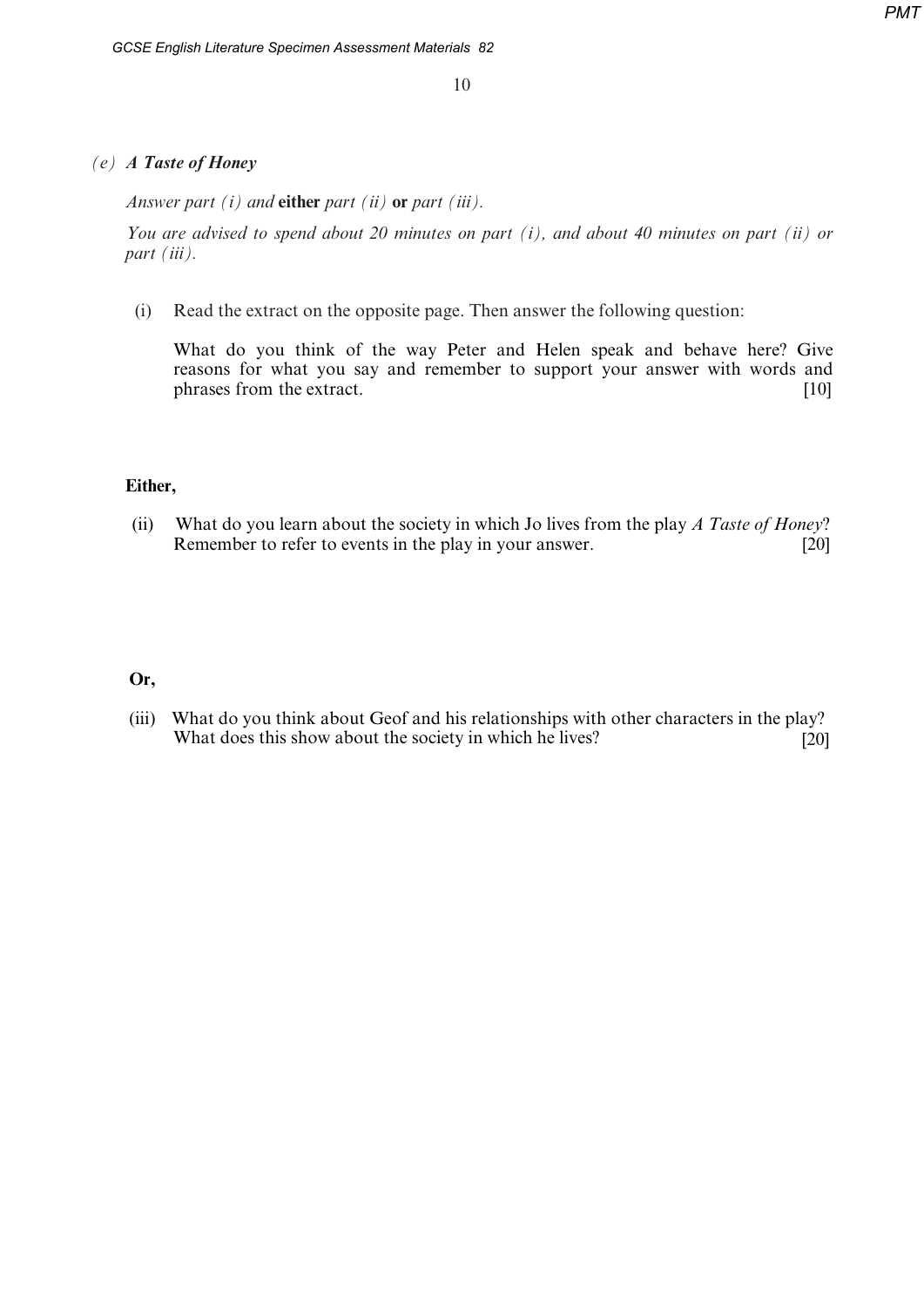| PETER: | What the hell's going on? Do you expect me to wait in the filthy street all night?                                                                                                                                                                         |
|--------|------------------------------------------------------------------------------------------------------------------------------------------------------------------------------------------------------------------------------------------------------------|
| HELEN: | I told you to stay outside.                                                                                                                                                                                                                                |
| PETER: | Don't point your bloody finger at me.                                                                                                                                                                                                                      |
| HELEN: | I said I'd only be a few minutes and I've only been a few minutes. Now come on,<br>outside!                                                                                                                                                                |
| PETER: | Ah! The erring daughter. There she is. <i>[Sings.]</i> "Little Josephine, you're a big girl<br>now." Where d'you keep the whisky?                                                                                                                          |
| HELEN: | They haven't got any. Now, come on.                                                                                                                                                                                                                        |
| PETER: | [seeing GEOF]: What's this, the father? Oh Christ, no!                                                                                                                                                                                                     |
| GEOF:  | Who's he?                                                                                                                                                                                                                                                  |
| HELEN: | President of the local Temperance Society!                                                                                                                                                                                                                 |
| PETER: | <i>[singing]</i> : "Who's got a bun in the oven? Who's got a cake in the stove?"                                                                                                                                                                           |
| HELEN: | Leave her alone.                                                                                                                                                                                                                                           |
| PETER: | Oh, go to hell!                                                                                                                                                                                                                                            |
| Jo:    | I've got nothing to say $\dots$                                                                                                                                                                                                                            |
| PETER: | Go on, have your blasted family reunion, don't mind me! <i>[Notices GEOF again.]</i><br>Who's this? Oh, of course! Where are the drinks, Lana? <i>He falls into the kitchen</i> ,<br><i>singing.]</i> "Getting to know you, getting to know all about you" |
| HELEN: | Jo, come on<br>[There is a loud crash in the kitchen.]<br>And the light of the world shone upon him.<br>[PETER enters.]                                                                                                                                    |
| PETER: | Cheer up, everybody. I am back. Who's the lily? Look at Helen, well, if she doesn't<br>look like a bloody unrestored oil painting. What's the matter everybody? Look at<br>the sour-faced old bitch! Well, are you coming for a few drinks or aren't you?  |
| HELEN: | The pubs aren't open yet.                                                                                                                                                                                                                                  |
| Jo:    | Do you mind getting out of here?                                                                                                                                                                                                                           |
| PETER: | Shut your mouth, bubble belly! Before I shut it for you. Hey! [To GEOF.] Mary,<br>come here. Did I ever tell you about the chappie who married his mother by<br>mistake?                                                                                   |
| Jo:    | I said get him out of here, Helen. His breath smells.                                                                                                                                                                                                      |
| HELEN: | I can't carry him out, can I?                                                                                                                                                                                                                              |
| PETER: | His name was Oedipus, he was a Greek I think. Well, the old bag turned out to be<br>his mother                                                                                                                                                             |
| HELEN: | Shut up, Peter, for God's sake!                                                                                                                                                                                                                            |
| PETER: | So he scratched out both his eyes.                                                                                                                                                                                                                         |
| HELEN: | Cut the dirty stories!                                                                                                                                                                                                                                     |
| PETER: | But I only scratched out one of mine. Well, are you coming or not?                                                                                                                                                                                         |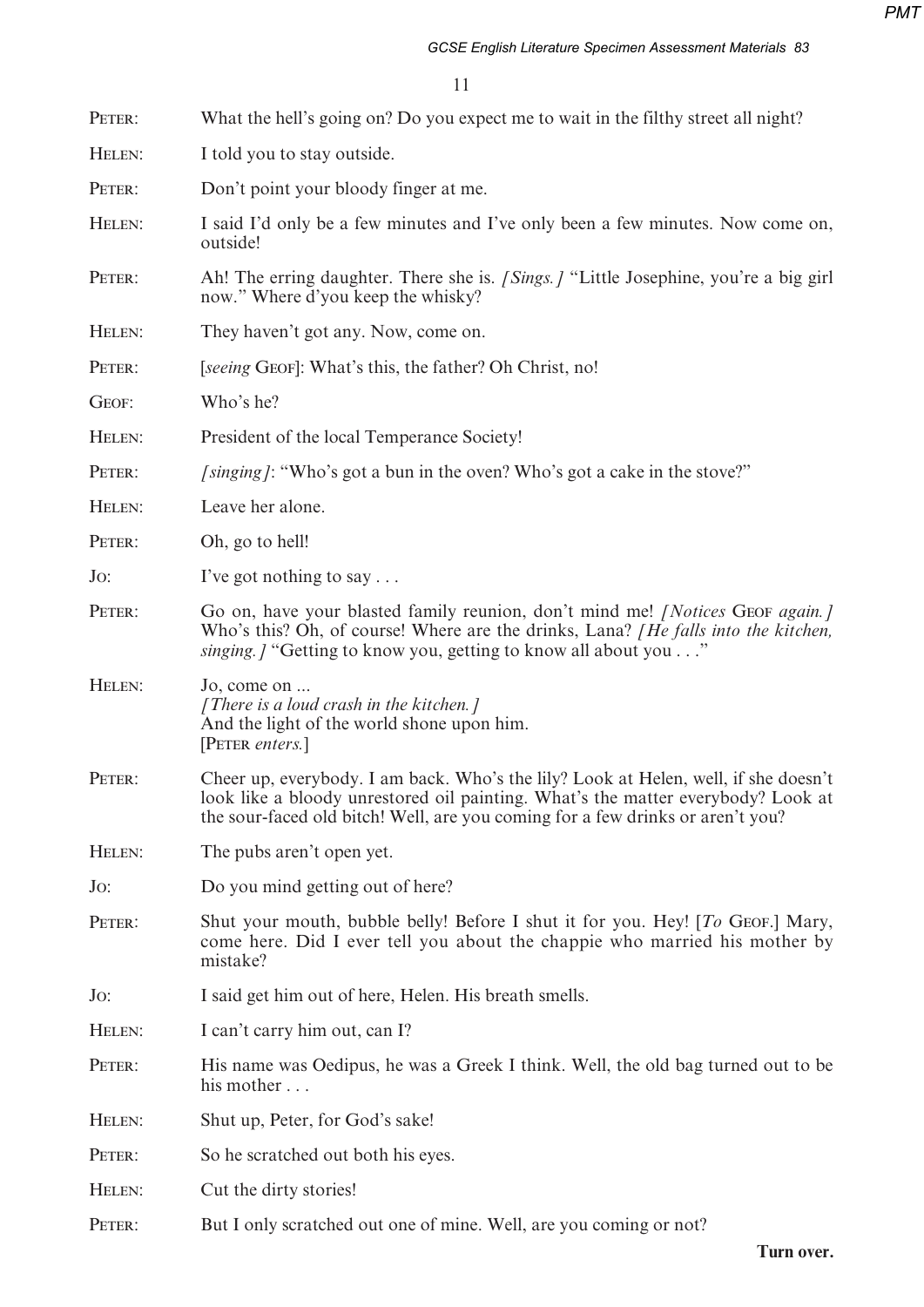# **QUESTION 2**

*Answer questions on* **one** *text.*

# *(a) Paddy Clarke Ha Ha Ha*

*Answer part (i) and* **either** *part (ii)* **or** *part (iii).*

*You are advised to spend about 20 minutes on part (i), and about 40 minutes on part (ii) or part (iii).*

(i) Read the extract on the opposite page. Then answer the following question:

What do you think of the way Paddy speaks and behaves here? Give reasons for what you say, and remember to support your answer with words and phrases from the  $\alpha$  extract. [10]

### **Either,**

(ii) Write about the relationship between Paddy and Sinbad.

Think about:

- their relationship at the start of the novel;
- the way their relationship develops and changes;
- the reasons for the way their relationship develops and changes;
- the way they speak and behave at different points in the novel. [20]

# **Or,**

(iii) Paddy's world has been described as being "full of warmth and cruelty". Write about a time of warmth and a time of cruelty that you feel were important to Paddy as he grew up, and explain why these times were important to him. [20]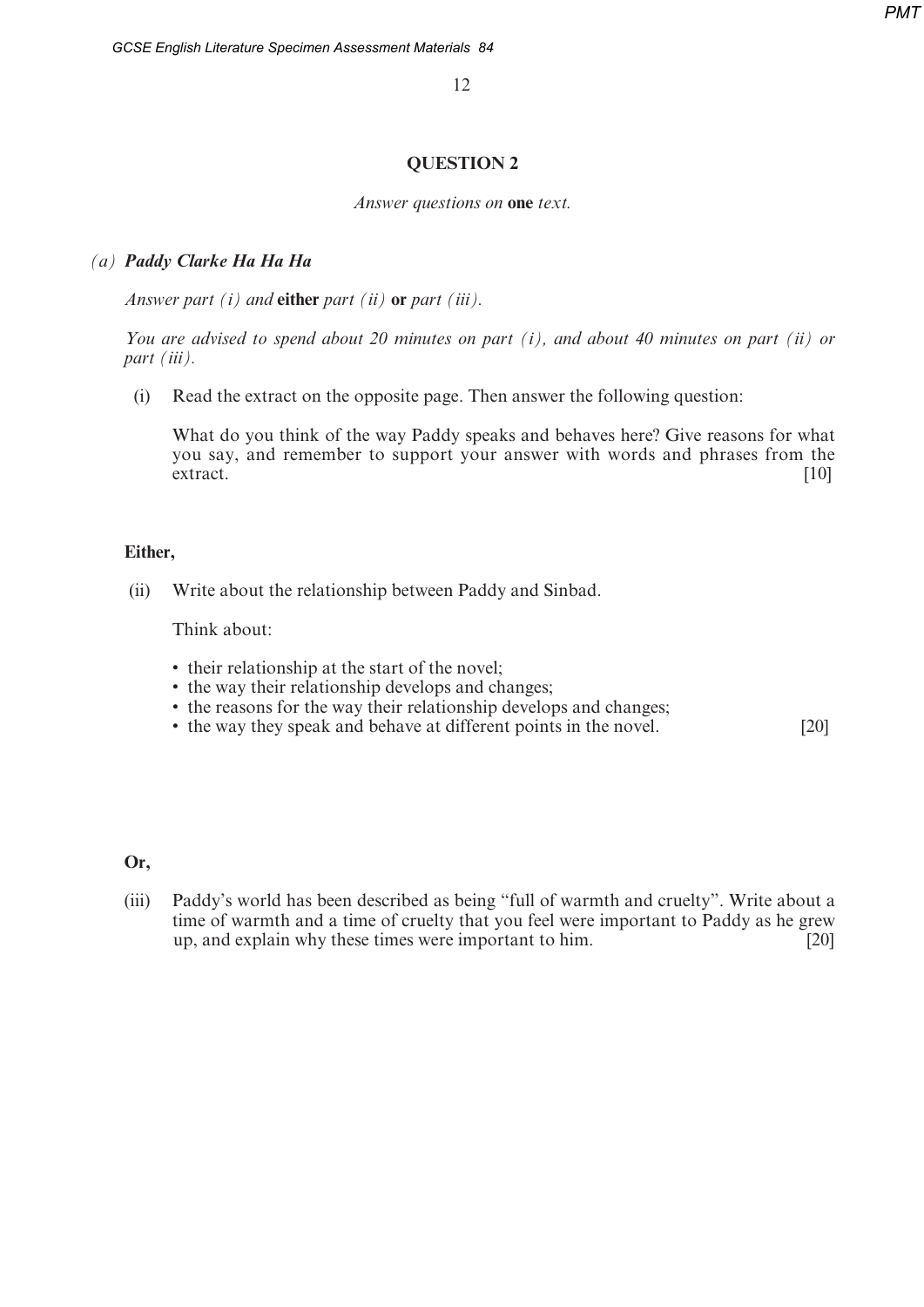I never got the chance to run away. I was too late. He left first. The way he shut the door; he didn't slam it. Something; I just knew: he wasn't coming back. He just closed it, like he was going down to the shops, except it was the front door and we only used the front door when people came. He didn't slam it. He closed it behind him  $-$  I saw him in the glass. He waited for a few seconds, then went. He didn't have a suitcase or even a jacket, but I knew.

My mouth opened and a roar started but it never came. And a pain in my chest, and I could hear my heart pumping the blood to the rest of me. I was supposed to cry; I thought I was. I sobbed once and that was all.

He'd hit her again and I saw him, and he saw me. He thumped her on the shoulder.

–D'you hear me!?

In the kitchen. I walked in for a drink of water; I saw her falling back. He looked at me. He unmade his fist. He went red. He looked like he was in trouble. He was going to say something to me, I thought he was. He didn't. He looked at her; his hands moved. I thought he was going to put her back to where she'd been before he hit her.

–What do you want, love?

It was my ma. She wasn't holding her shoulder or anything.

–A drink of water.

It was daylight out still, too early for fighting. I wanted to say Sorry, for being there. My ma filled my mug at the sink. It was Sunday.

My da spoke.

–How's the match going?

–They're winning, I said.

The Big Match was on and Liverpool were beating Arsenal. I was up for Liverpool.

–Great, he said.

I'd been coming in to tell him, as well as getting the drink of water.

I took the mug from my ma.

–Thank you very much.

And I went back in and watched Liverpool winning. I cheered when the final whistle got blown but no one come in to look.

He didn't slam the door even a bit. I saw him in the glass, waiting; then he was gone.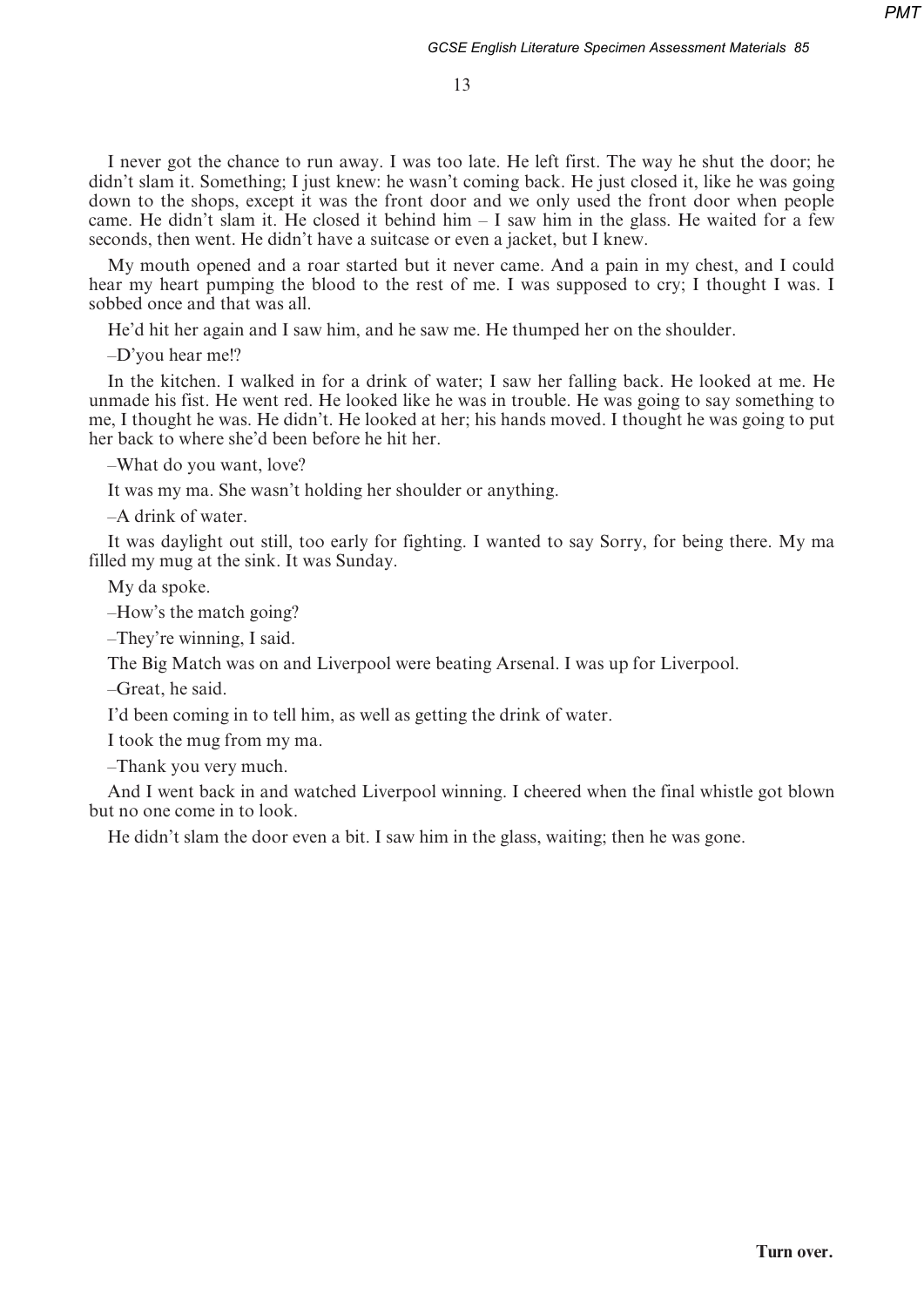### *(b) Heroes*

*Answer part (i) and* **either** *part (ii)* **or** *part (iii).*

*You are advised to spend about 20 minutes on part (i), and about 40 minutes on part (ii) or part (iii).*

(i) Read the extract on the opposite page. Then answer the following question:

What are your thoughts and feelings as you read this extract? Give reasons for what you say and remember to support your answer with words and phrases from the extract. [10]  $\text{extract.}$  [10]

#### **Either,**

(ii) Why do you think Robert Cormier decided to call his novel *Heroes*?

Think about:

- what happens in the novel;
- different views of heroes in the novel;
- anything else you think important. [20]

#### **Or,**

(iii) What do you think of Larry LaSalle?

Write about:

- his relationships with young people in the town;
- the way he is regarded by others;
- the way he speaks and behaves at different points in the novel. [20]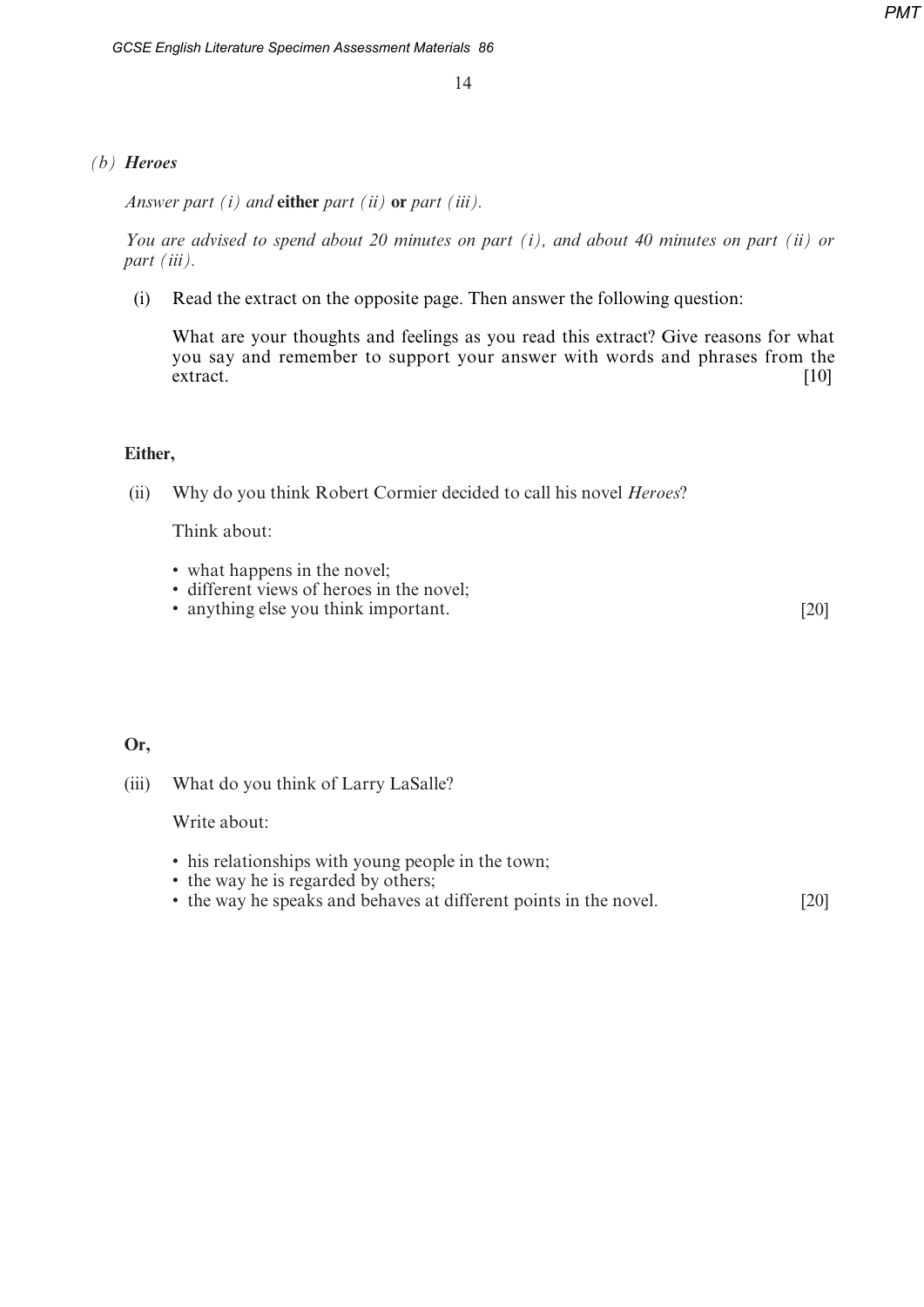A heat wave gripped Frenchtown, the heat almost visible in the air. People moved as if in a slow-motion movie, gathering on front lawns and piazzas in the evening after the shops closed, hoping for a breeze to cool them off. Men walked slowly as they went off to work in the shops as weary-looking in the morning as they were late in the day, after their shifts were over.

For three days, I haunted Sixth Street at all hours, standing across the street and looking up at the second floor of Nicole's house, venturing sometimes into the yard, hoping that I might catch a glimpse of her coming or going or at a window. Despite the heat, the piazza on Nicole's second floor tenement remained vacant. The windows were open to allow cooler air to enter the tenement but no one came or went.

Nicole's father left the tenement to go to the shop just before seven o'clock in the morning and returned shortly after five in the afternoon and I avoided him, kept away from the street during those times.

A small boy in the house across the street from Nicole's rode his bicycle endlessly on the sidewalk and gazed at me occasionally as I waited. Finally, squinting against the sun, he asked: 'Why are you here all the time?'

I shrugged. 'Waiting.'

'Are you the bogey man?' he asked, scratching his chin.

Yes, I wanted to say. A kind of bogey man who does terrible things like letting his girl get hurt and attacked, purposely avoiding even in my mind that terrible word: what had actually happened to her.

The boy waited a moment for my reply then pedalled back into his yard, silent as he gazed at me over his shoulder. He went into the house and did not come out again.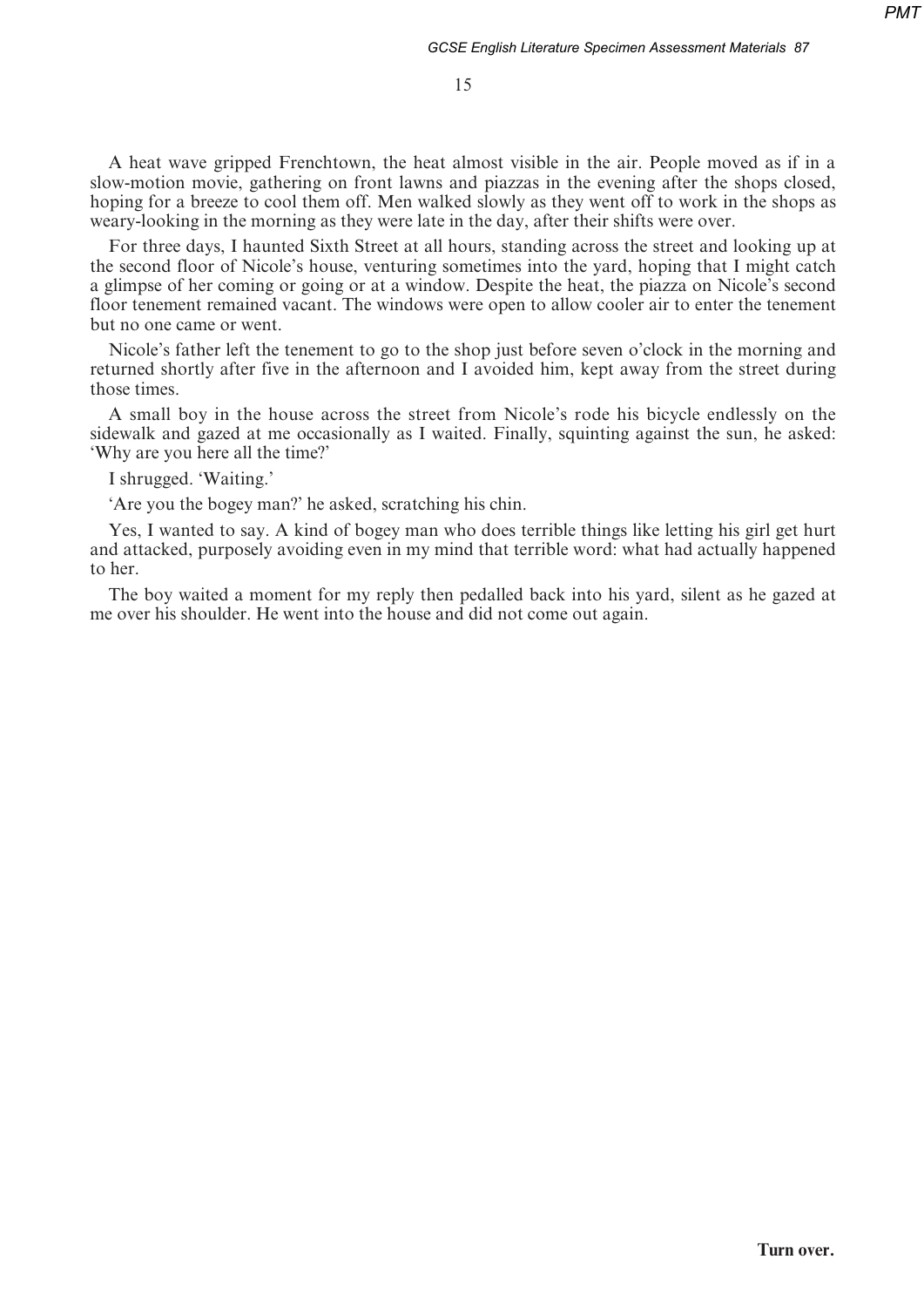## *(c) Never Let Me Go*

*Answer part (i) and* **either** *part (ii)* **or** *part (iii).*

*You are advised to spend about 20 minutes on part (i), and about 40 minutes on part (ii) or part (iii).*

(i) Read the extract on the opposite page. Then answer the following question:

What are your thoughts and feelings as you read this extract? Give reasons for what you say, and remember to support your answer with words and phrases from the  $\text{extract.}$  [10]

#### **Either,**

(ii) For whom do you have the most sympathy: Kathy, Tommy, or Ruth? Give reasons for your choice. [20]

### **Or,**

(iii) What impressions do you get of Hailsham School? [20]

Think about:

- what happens there;
- the children who live there;
- the teachers;
- how the school is described.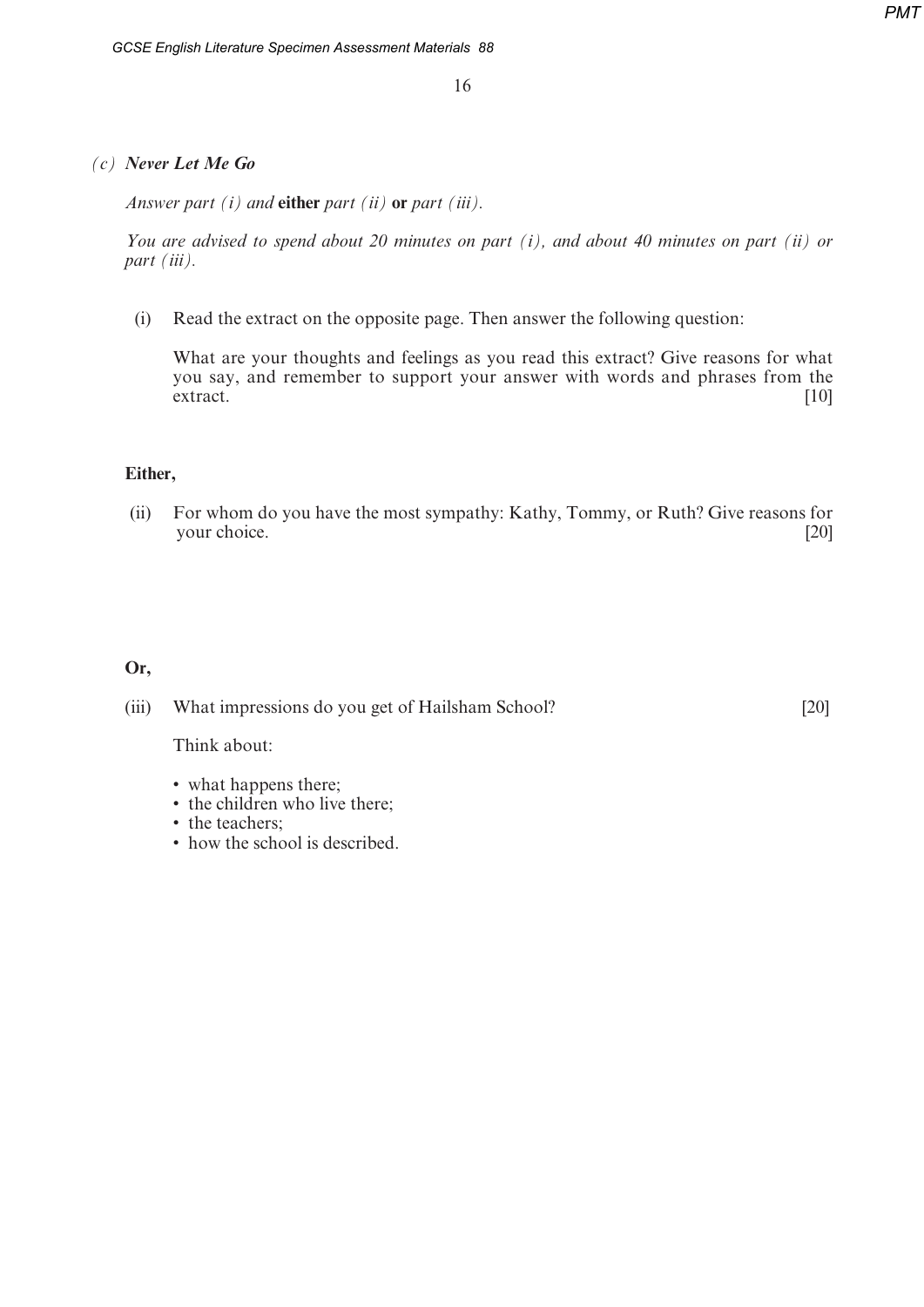I found I was standing before acres of ploughed earth. There was a fence keeping me from stepping into the field, with two lines of barbed wire, and I could see how this fence and the cluster of three or four trees above me were the only things breaking the wind for miles. All along the fence, especially along the lower line of wire, all sorts of rubbish had caught and tangled. It was like the debris you get on a seashore: the wind must have carried some of it for miles and miles before finally coming up against these trees and these two lines of wire. Up in the branches of the trees, too, I could see, flapping about, torn plastic sheeting and bits of old carrier bags. That was the only time, as I stood there looking at that strange rubbish, feeling the wind coming across thos empty fields, that I started to imagine just a little fantasy thing, because this was Norfolk after all, and it was only a couple of weeks since I'd lost him. I was thinking about the rubbish, the flapping plastic in the branches, the shore-line of odd stuff caught along the fencing, and I halfclosed my eyes and imagined this was the spot where everything I'd ever lost since my childhood had washed up, and I was now standing here in front of it, and if I waited long enough, a tiny figure would appear on the horizon across the field, and gradually get larger until I'd see it was Tommy, and he'd wave, maybe even call. The fantasy never got beyond that  $-1$  didn't let it – and though the tears rolled down my face, I wasn't sobbing or out of control. I just waited a bit, then turned back to the car, to drive off to wherever it was I was supposed to be.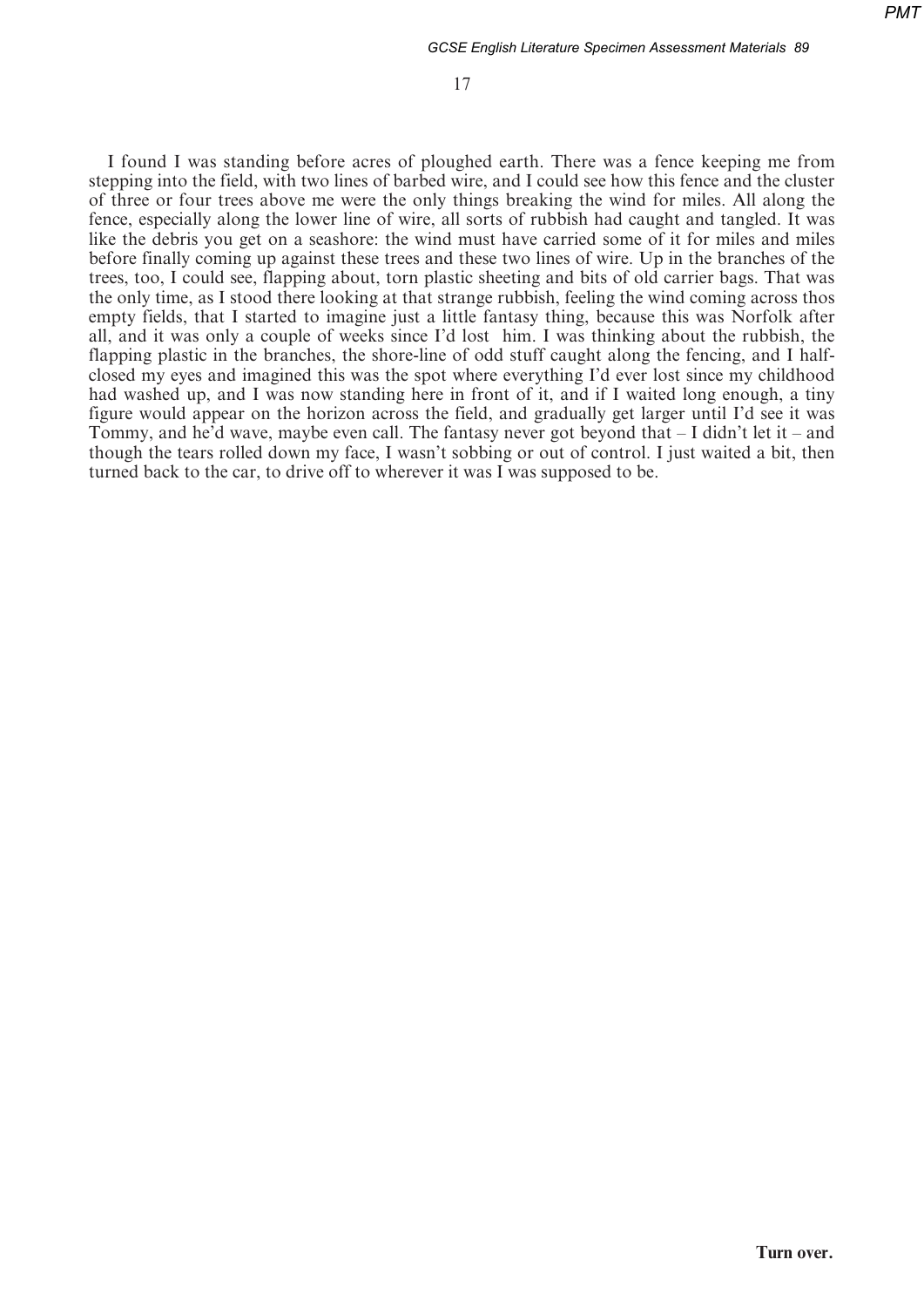## *(d) About a Boy*

*Answer part (i) and* **either** *part (ii)* **or** *part (iii).*

*You are advised to spend about 20 minutes on part (ii), and about 40 minutes on part (ii) or part (iii).*

(i) Read the extract on the opposite page. Then answer the following question:

What are your thoughts and feelings as you read this extract? Give reasons for what you say, and remember to support your answer with words and phrases from the extract. [10]  $\alpha$  extract. [10]

### **Either,**

(ii) What do you think of Fiona, Marcus's mother? [20]

Think about:

- her relationship with Marcus;
- her relationships with other characters;
- the way she speaks and behaves at different times in the novel.

# **Or,**

(iii) *About a Boy* tells the story of Marcus and the story of Will. Which of these stories interests you the more, and why? [20]

Think about:

- what you learn about your chosen character from their story;
- your chosen character's relationships with others;
- why your chosen character's story interests you.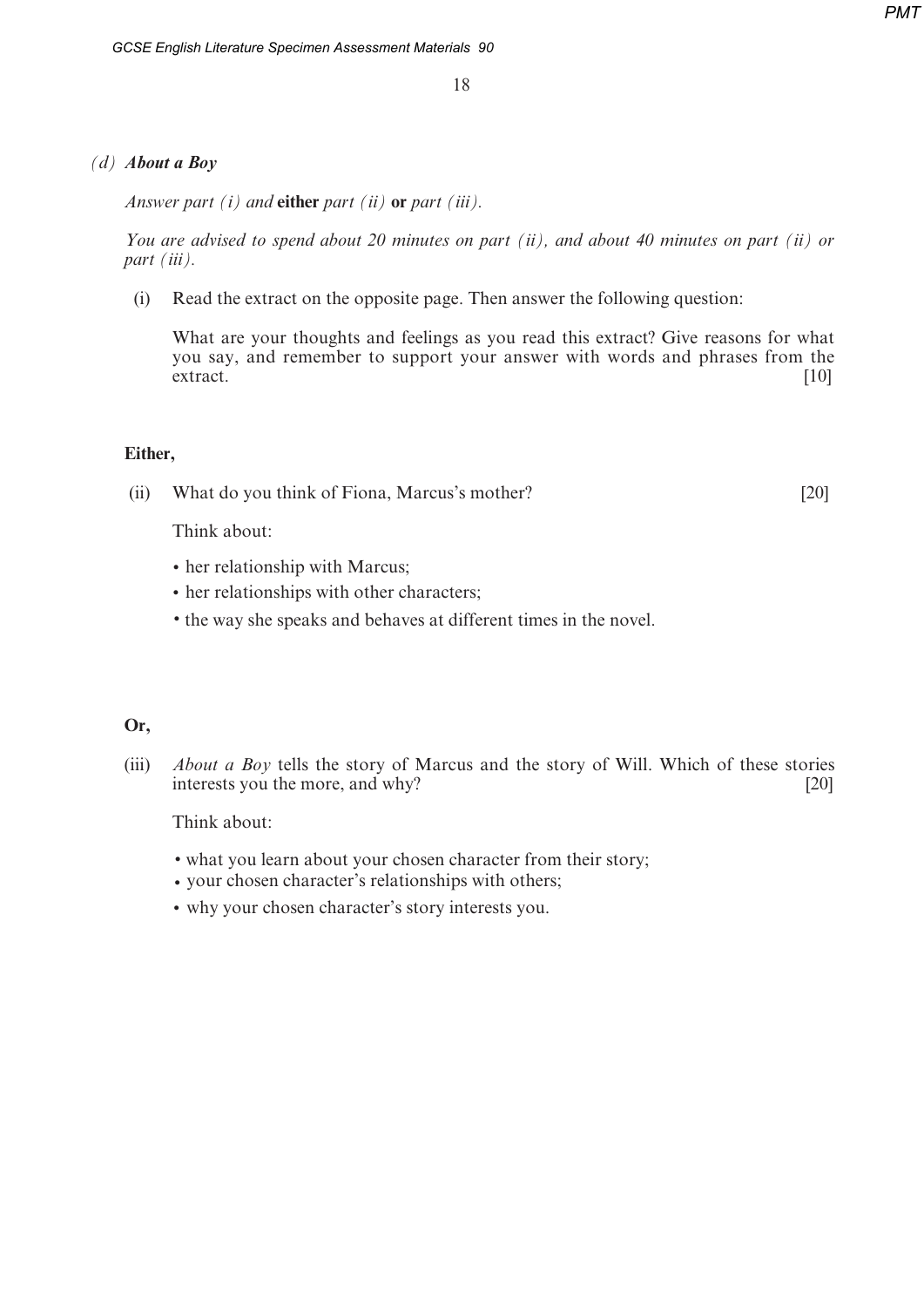During the night after his first day Marcus woke up every half-hour or so. He could tell from the luminous hands of his dinosaur clock: 10.41, 11.19, 11.55, 12.35, 12.55, 1.31 . . . He couldn't believe he was going to have to go back there the next morning, and the morning after that, and the morning after that and . . . well, then it would be the weekend, but more or less every morning for the rest of his life, just about. Every time he woke up his first thought was that there must be some kind of way past, or round, or even through, this horrible feeling; whenever he had been upset about anything before, there had usually turned out to be some kind of answer – one that mostly involved telling his mum what was bothering him. But there wasn't anything she could do this time. She wasn't going to move him to another school, and even if she did it wouldn't make a whole lot of difference. He'd still be who he was, and that, it seemed to him, was the basic problem.

He just wasn't right for schools. Not secondary schools, anyway. That was it. And how could you explain that to any-one? It was OK not to be right for some things (he already knew he wasn't right for parties, because he was too shy, or for baggy trousers, because his legs were too short), but not being right for school was a big problem. Everyone went to school. There was no way round it. Some kids, he knew, got taught by their parents at home, but his mum couldn't do that because she went out to work. Unless he paid her to teach him – but she'd told him not long ago that she got three hundred and fifty pounds a week from her job. Three hundred and fifty pounds a week! Where was he going to get that kind of money from? Not from a paper round, he knew that much. The only other kind of person he could think of who didn't go to school was the Macaulay Culkin kind. They'd had something about him on Saturday-morning TV once, and they said he got taught in a caravan sort of thing by a private tutor. That would be OK, he supposed. Better than OK, because Macaulay Culkin probably got three hundred and fifty pounds a week, maybe even more, which meant that if he were Macaulay Culkin he could pay his mum to teach him. But if being Macaulay Culkin meant being good at drama, then forget it: he was crap at drama, because he hated standing up in front of people. Which was why he hated school. Which was why he wanted to be Macaulay Culkin. Which was why he was never going to be Macaulay Culkin in a thousand years, let alone in the next few days. He was going to have to go to school tomorrow.

All that night he thought like boomerangs fly: an idea would shoot way off into the distance, all the way to a caravan in Hollywood and, for a moment, when he had got as far away from school and reality as it was possible to go, he was reasonably happy; then it would begin the return journey, thump him on the head, and leave him in exactly the place he had started from. And all the time it got nearer and nearer to the morning.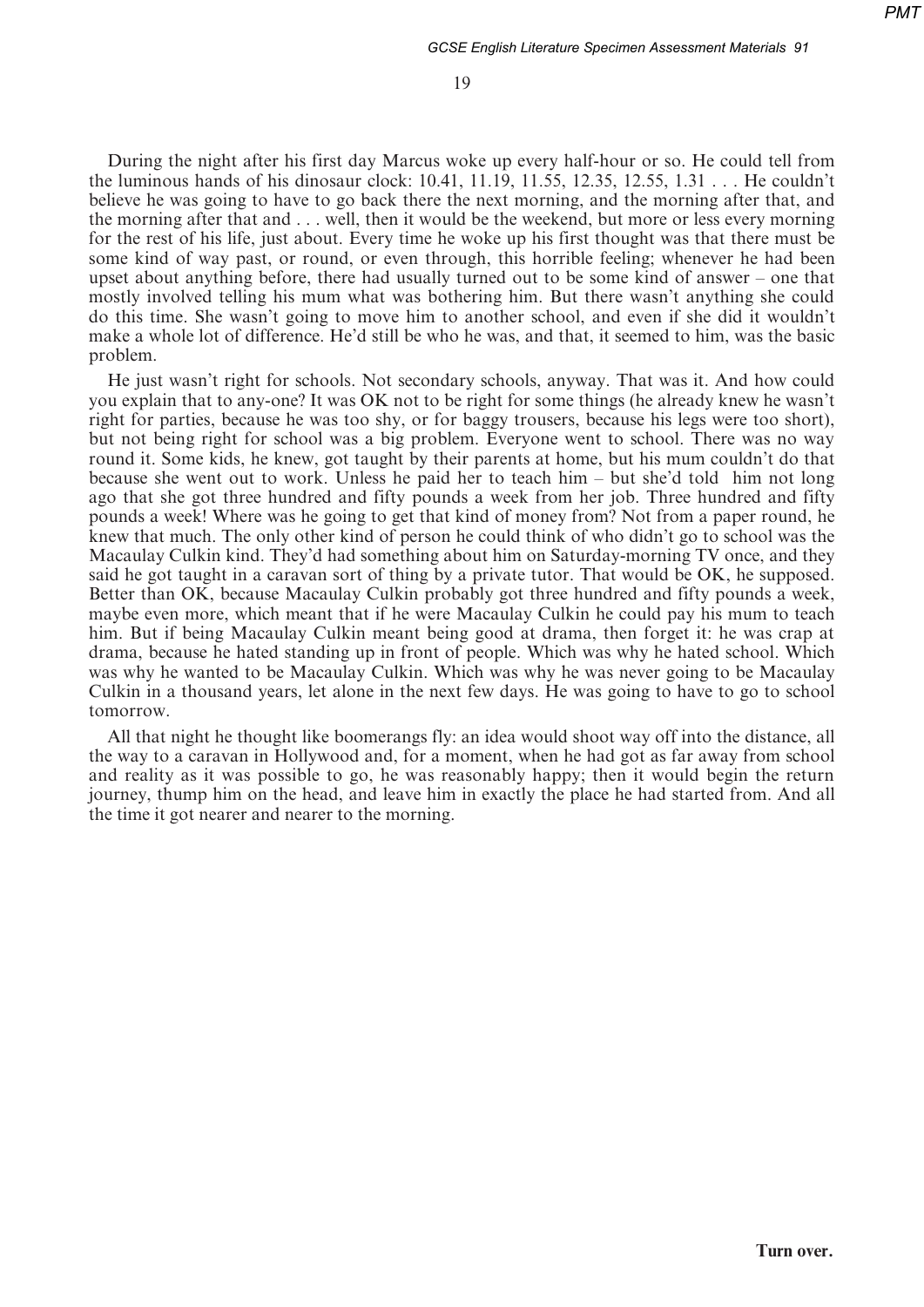## *(e) Resistance*

*Answer part (i) and* **either** *part (ii)* **or** *part (iii).*

*You are advised to spend about 20 minutes on part (i), and about 40 minutes on part (ii) or part (iii).*

(i) Read the extract on the opposite page. Then answer the following question:

What are your thoughts and feelings about Sarah here? Give reasons for what you say and remember to support your answer with words and phrases from the extract. [10]

## **Either,**

(ii) What do you think of Albrecht? [20]

Think about:

- his relationship with other Germans;
- his relationships with Sarah;
- his relationships with other characters;
- his behaviour at different parts of the novel, including the end.

# **Or,**

(iii) Why do you think Owen Sheers decided to call his novel *Resistance*? [20]

Think about:

- the situation described in the novel;
- people who show different types of resistance in the novel;
- anything else you think important.